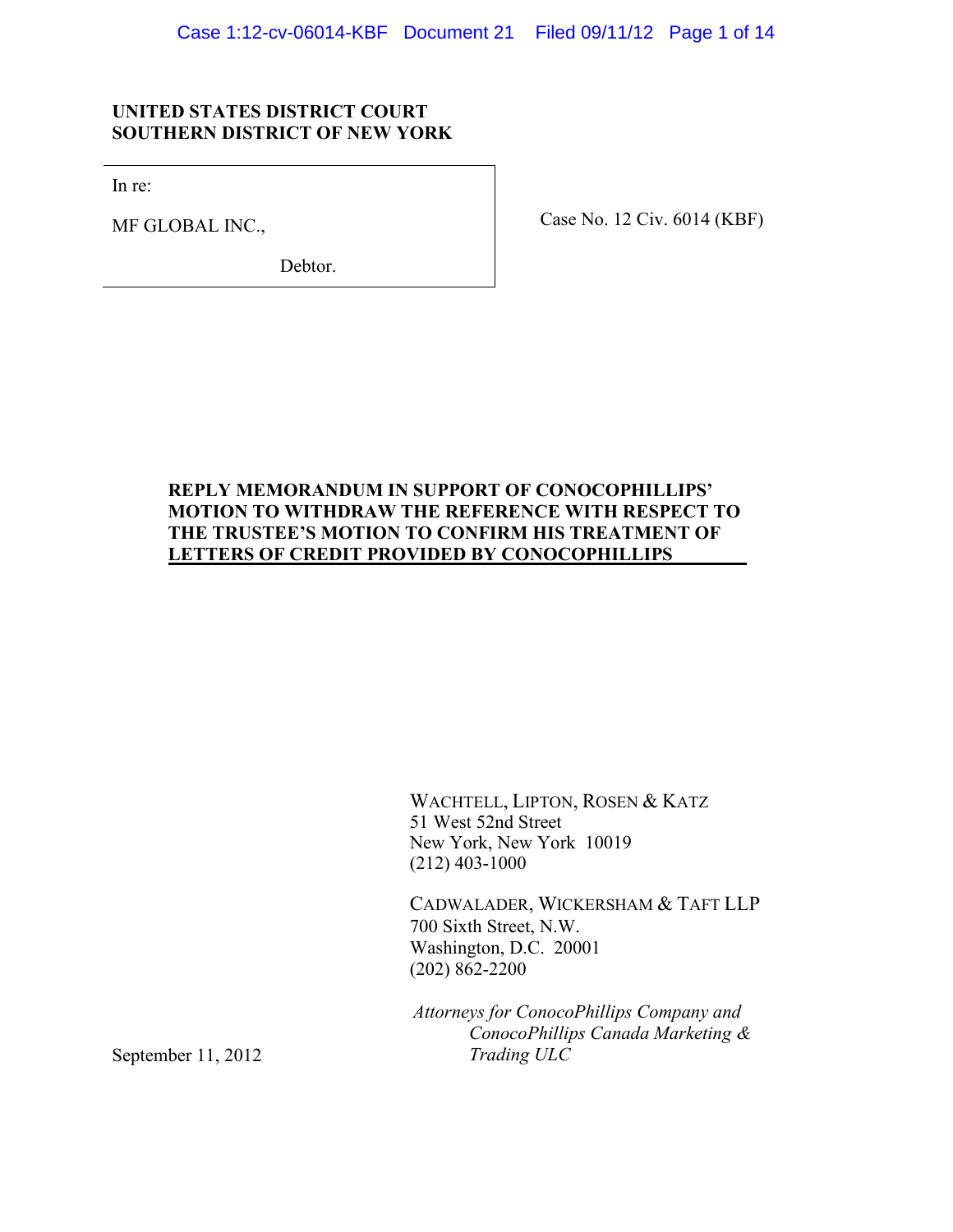# **TABLE OF CONTENTS**

Page

| I.   |                  | THE MANDATORY WITHDRAWAL STATUTE APPLIES WITH FULL                                                                                                                                                                |                |
|------|------------------|-------------------------------------------------------------------------------------------------------------------------------------------------------------------------------------------------------------------|----------------|
| Π.   |                  | WITHDRAWAL OF THE REFERENCE IS REQUIRED HERE TO ADDRESS<br>NUMEROUS NOVEL ISSUES OF FEDERAL NON-BANKRUPTCY LAW4                                                                                                   |                |
|      | A.               | Withdrawal of the reference is required in light of the Trustee's<br>unprecedented reliance on CFTC Rule 190.08(a) and related                                                                                    | $\overline{4}$ |
|      | B.               | Withdrawal is further required to resolve a direct conflict between the<br>Trustee's interpretation of CFTC Rule 190.08(a) and the Commodity<br>Exchange Act, which prohibits the CFTC from regulating letters of |                |
|      | $\overline{C}$ . | Withdrawal is further required to address substantial preemption issues                                                                                                                                           |                |
|      | D.               | Withdrawal is yet further required to resolve conflicts between the<br>Trustee's interpretation of CFTC Rule 190.08(a) and the Bankruptcy                                                                         |                |
|      | E.               | Withdrawal of the reference is required to address the Trustee's novel<br>theory that he is entitled to the value of conditional letters of credit                                                                |                |
| III. |                  | THIS MATTER SHOULD NOT BE REMANDED TO THE BANKRUPTCY<br>COURT FOR PROPOSED FINDINGS OF FACT AND CONCLUSIONS OF                                                                                                    |                |
|      |                  |                                                                                                                                                                                                                   |                |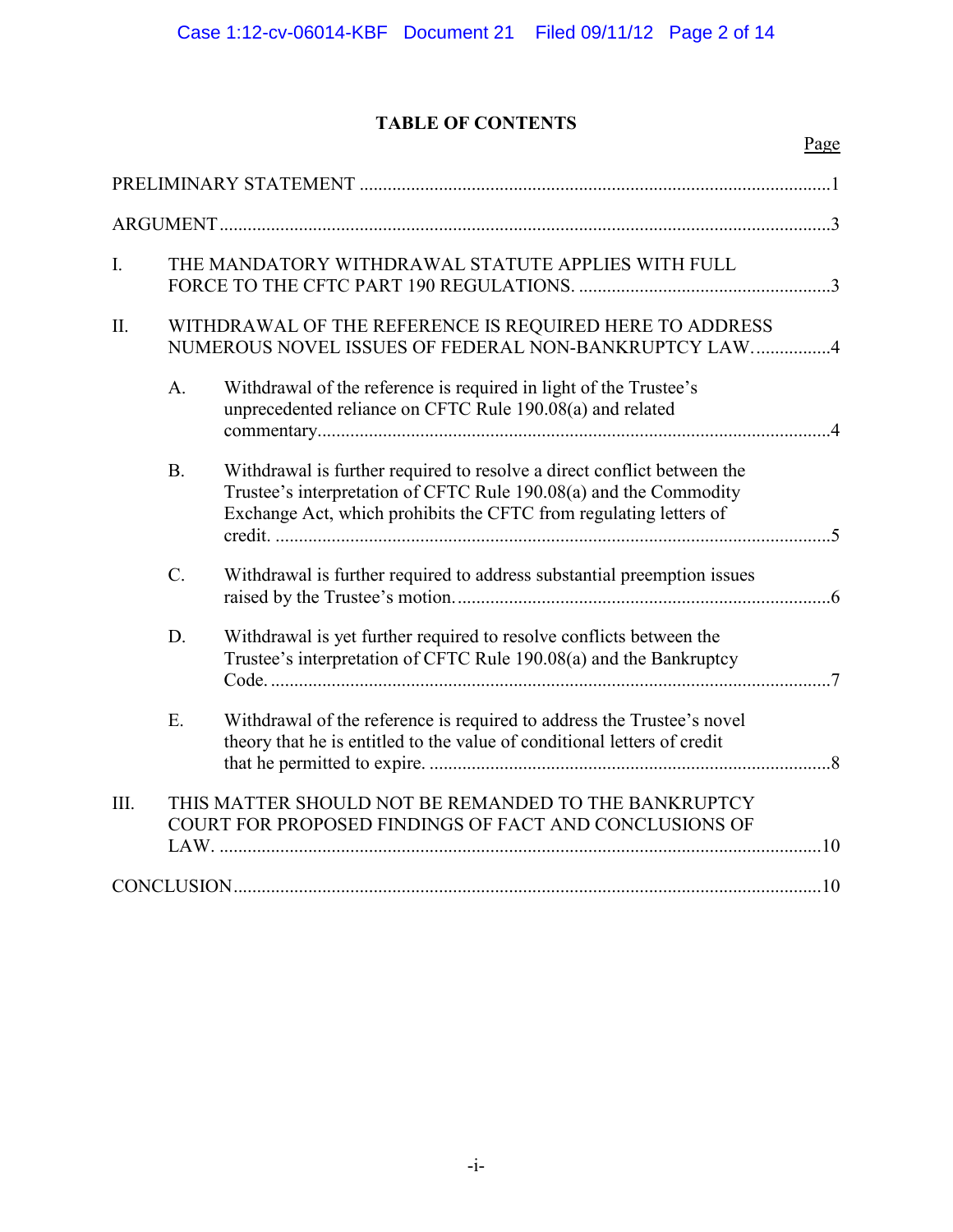# **TABLE OF AUTHORITIES**

| Cases                                                                                | <b>Page</b> |
|--------------------------------------------------------------------------------------|-------------|
|                                                                                      |             |
|                                                                                      |             |
|                                                                                      |             |
|                                                                                      |             |
|                                                                                      |             |
|                                                                                      |             |
|                                                                                      |             |
|                                                                                      |             |
|                                                                                      |             |
|                                                                                      |             |
|                                                                                      |             |
|                                                                                      |             |
| SIPC v. Bernard L. Madoff Inv. Sec. LLC, 2012 WL 2524367 (S.D.N.Y. June 26, 2012) 4n |             |
| SIPC v. Bernard L. Madoff Inv. Sec. LLC, 2012 WL 2524513 (S.D.N.Y. June 26, 2012) 4n |             |
| SIPC v. Bernard L. Madoff Inv. Sec. LLC, 460 B.R. 106 (Bankr. S.D.N.Y. 2011)         |             |
|                                                                                      |             |
|                                                                                      |             |
|                                                                                      |             |

# **Statutes and Administrative Materials**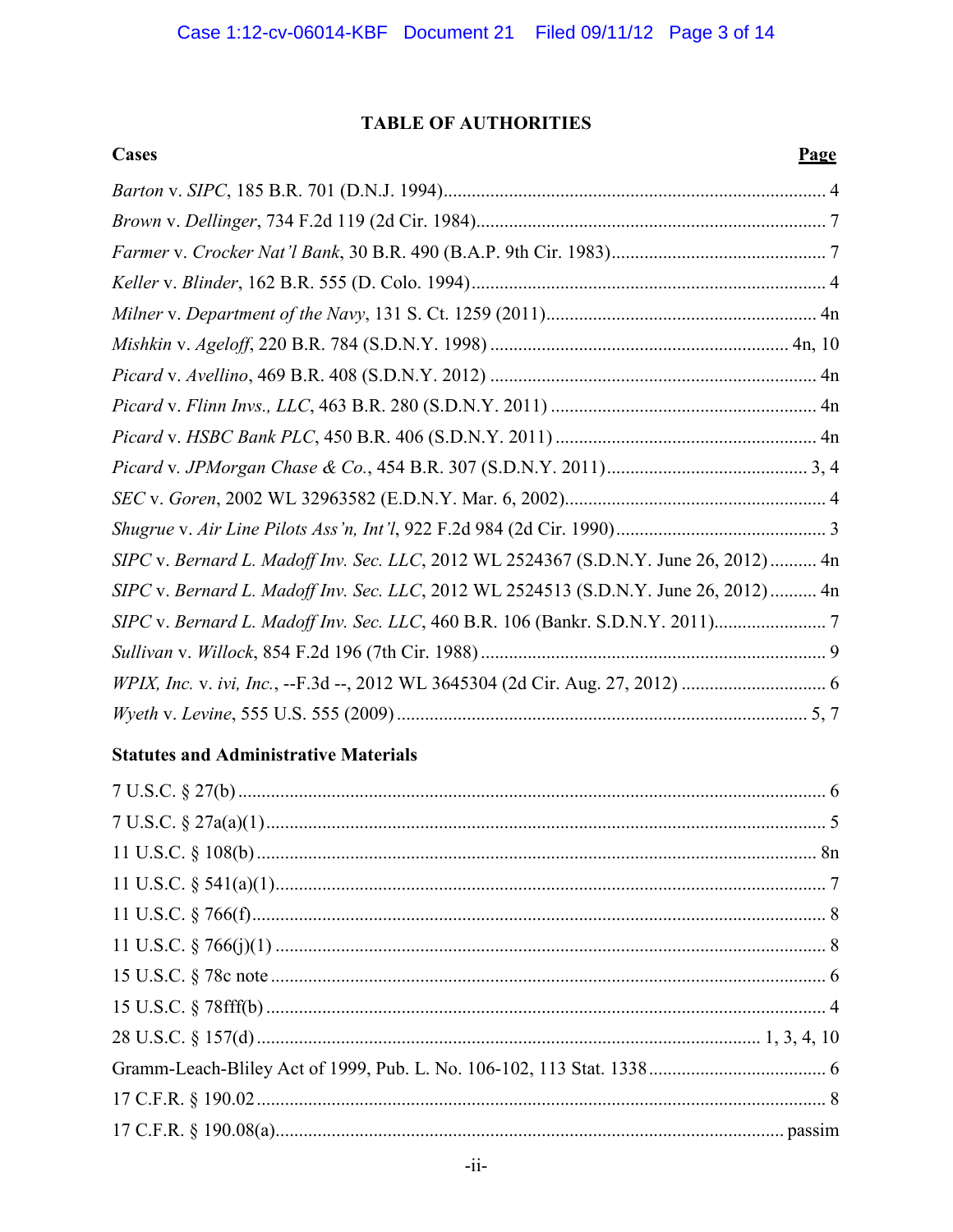#### **PRELIMINARY STATEMENT**

<span id="page-3-0"></span>The briefs filed in response to ConocoPhillips' motion to withdraw the reference only confirm that the motion should be granted. The Trustee's opposition makes perfectly clear that he is relying on a novel, untested interpretation of a CFTC regulation promulgated under the Commodity Exchange Act and that resolution of this dispute will require intense consideration of both the regulation and the Act itself. Likewise, the CFTC's very appearance — and its interposition of a premature "merits" brief that explicitly does *not* oppose withdrawal of the reference — only proves the point: this matter turns upon the CEA and associated regulations and is in no way "routine." Under Second Circuit law, the sole question presented at this stage is whether resolution of this proceeding requires "significant interpretation" of federal nonbankruptcy law. It plainly does.

The Trustee's arguments against withdrawal are wholly unpersuasive. First, there is no merit to the argument that the CFTC regulations at issue are exempt from the mandatory withdrawal statute because they "implement" and are "referred to" in title 11. Opp. at 7-8. The governing statute, 28 U.S.C. § 157(d), draws an unambiguous distinction between "title 11" and "other laws of the United States" such as CFTC regulations and the CEA. It does not exempt laws that are somehow related to title 11. Moreover, the statute applies with full force to cases referred to the bankruptcy court under SIPA. As shown below, the Trustee's assertion to the contrary is at odds not only with *every* case to address the issue but also with the language of SIPA, which dictates that SIPA proceedings are to be conducted "as though" they were commenced under title 11.

Second, it defies credulity for the Trustee to claim that withdrawal is unwarranted because the issues presented here are "straightforward." Opp. at 12-13. The Trustee concedes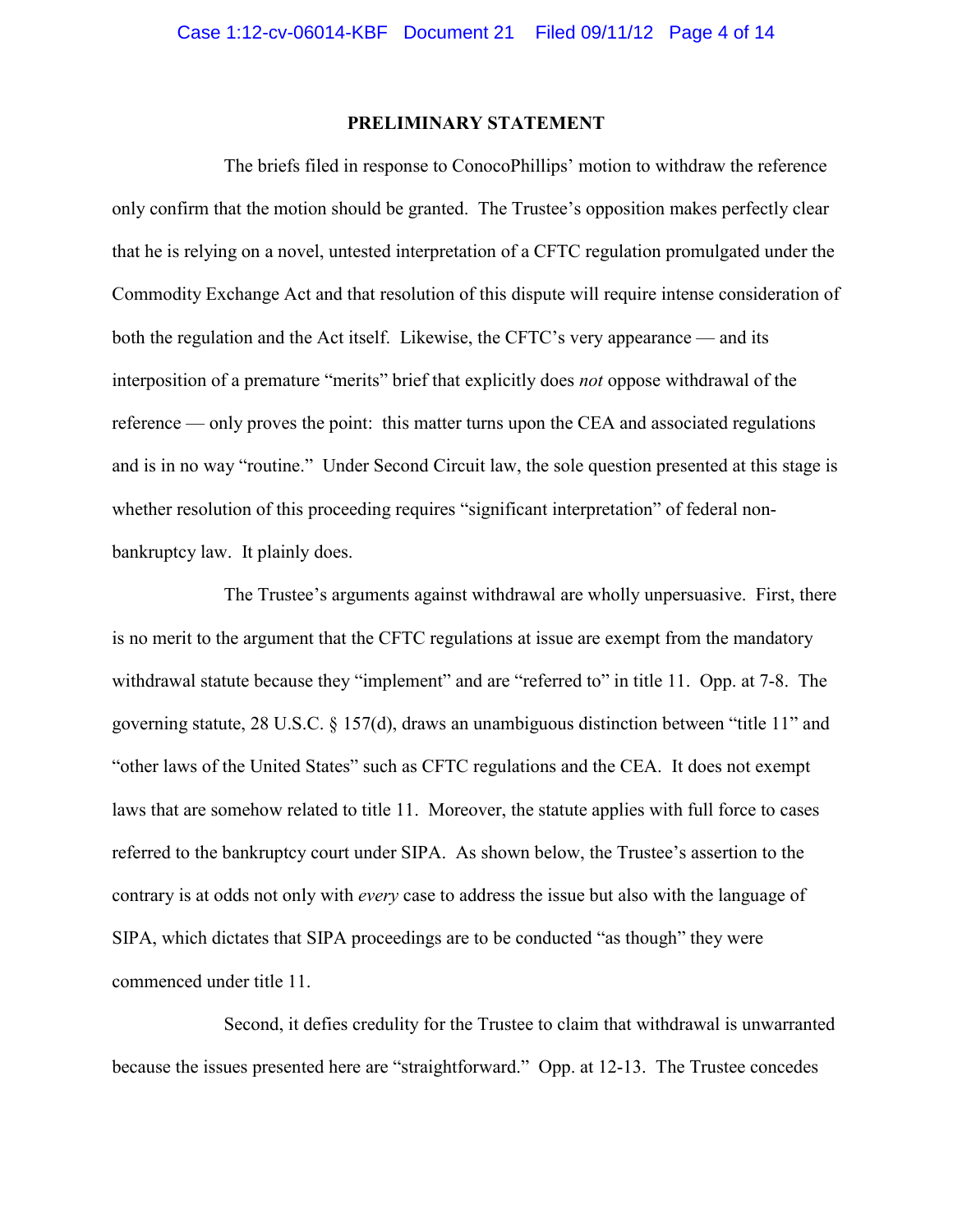#### Case 1:12-cv-06014-KBF Document 21 Filed 09/11/12 Page 5 of 14

that, outside of bankruptcy, MF Global would "unquestionably" be prohibited as a matter of contract and state law from drawing on the letters of credit absent a default by ConocoPhillips. Opp. at 17. The Trustee likewise does not dispute that the same would be the case in an ordinary bankruptcy proceeding: letter-of-credit terms and state law would be fully respected. Instead, as to *all* of the letters of credit at issue, the Trustee argues that CFTC Rule 190.08(a), by defining the "proceeds" of a letter of credit as "customer property": (1) implicitly authorizes the *creation* of such "proceeds" in violation of the parties' contracts; (2) implicitly preempts uniform state law that treats an unauthorized draw on a letter of credit as "material fraud" and breach of warranty; and yet (3) does not run afoul of the CEA itself, which explicitly prohibits the CFTC from exercising *any* regulatory authority with respect to letters of credit. These arguments are anything but "straightforward."

After reading the Trustee's brief, the only thing that *is* "straightforward" is that even if one were to give effect to the CFTC's dubious "Supplementary Information" — the Trustee lacks even a colorable basis for his treatment of the two "foreign" letters of credit that he permitted to *expire* undrawn. (Moreover, those letters of credit could not have been honored by the issuing bank because they were expressly conditioned on certification of an event of default.) As demonstrated in ConocoPhillips' opening brief, both CFTC Rule 190.08(a) and the "Supplementary Information" conclusively refute the Trustee's position that he is entitled to the value of such expired letters: the regulation refers only to the "proceeds" of letters of credit, making clear that the letters must be *presented* and *honored* for the rule to apply. Moreover, the Supplementary Information itself expressly "requires" a trustee to "draw" on a letter of credit to realize its value. The Trustee's complete failure to respond to these points exposes the futility of his argument that this matter can be resolved *in his favor* based on "routine" legal analysis.

-2-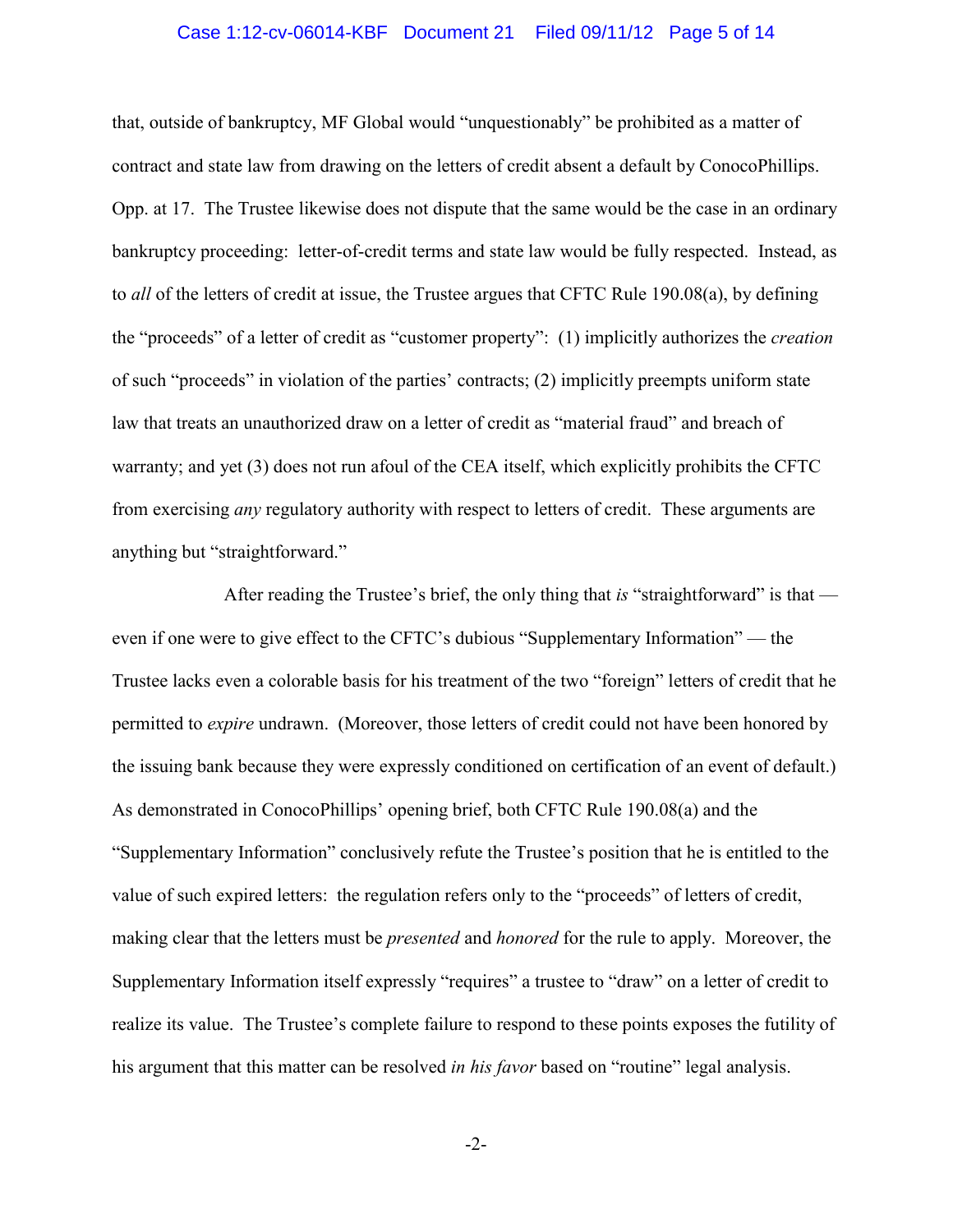#### **ARGUMENT**

## <span id="page-5-1"></span><span id="page-5-0"></span>**I. THE MANDATORY WITHDRAWAL STATUTE APPLIES WITH FULL FORCE TO THE CFTC PART 190 REGULATIONS.**

The Trustee contends that the CFTC Part 190 Regulations fall outside the mandatory withdrawal statute because they "implement and are *effectively* part of title 11." Opp. at 6 (emphasis added). This argument flies in the face of the language of the mandatory withdrawal statute, which draws an explicit distinction between "title 11" (the Bankruptcy Code) and "other laws of the United States." 28 U.S.C. § 157(d). The CFTC's Part 190 Regulations are obviously not part of the Bankruptcy Code. As the Trustee and the CFTC recognize, the CFTC's very authority to promulgate those regulations comes from the CEA, not the Bankruptcy Code. Opp. at 8; CFTC Statement at 6. Just as courts in this District have withdrawn the reference of proceedings that require interpretation of SIPA despite that statute's interrelationship with the Bankruptcy Code, this Court should withdraw the reference of this proceeding, which requires interpretation of both CFTC regulations and the CEA. *See, e.g.*, *Picard* v*. JPMorgan Chase & Co.*, 454 B.R. 307, 316 (S.D.N.Y. 2011) (withdrawal required to interpret SIPA despite bankruptcy court's "familiarity" with the Act); Opening Br. 11-12.

Nor is there merit to the Trustee's suggestion that withdrawal of the reference here would lead to the flooding of district courts with routine matters arising out of commodity broker liquidations. *See* Opp. at 10. The Second Circuit has already *guaranteed* that this cannot happen: it has held that withdrawal is mandated only when "*substantial and material* consideration" of non-bankruptcy law — not just *any* consideration — is required. *Shugrue* v. *Air Line Pilots Ass'n, Int'l*, 922 F.2d 984, 995 (2d Cir. 1990) (emphasis added).

The Trustee also argues that 28 U.S.C. § 157(d) does not apply at all here because the first sentence of that subsection, which governs discretionary withdrawal, provides that a

-3-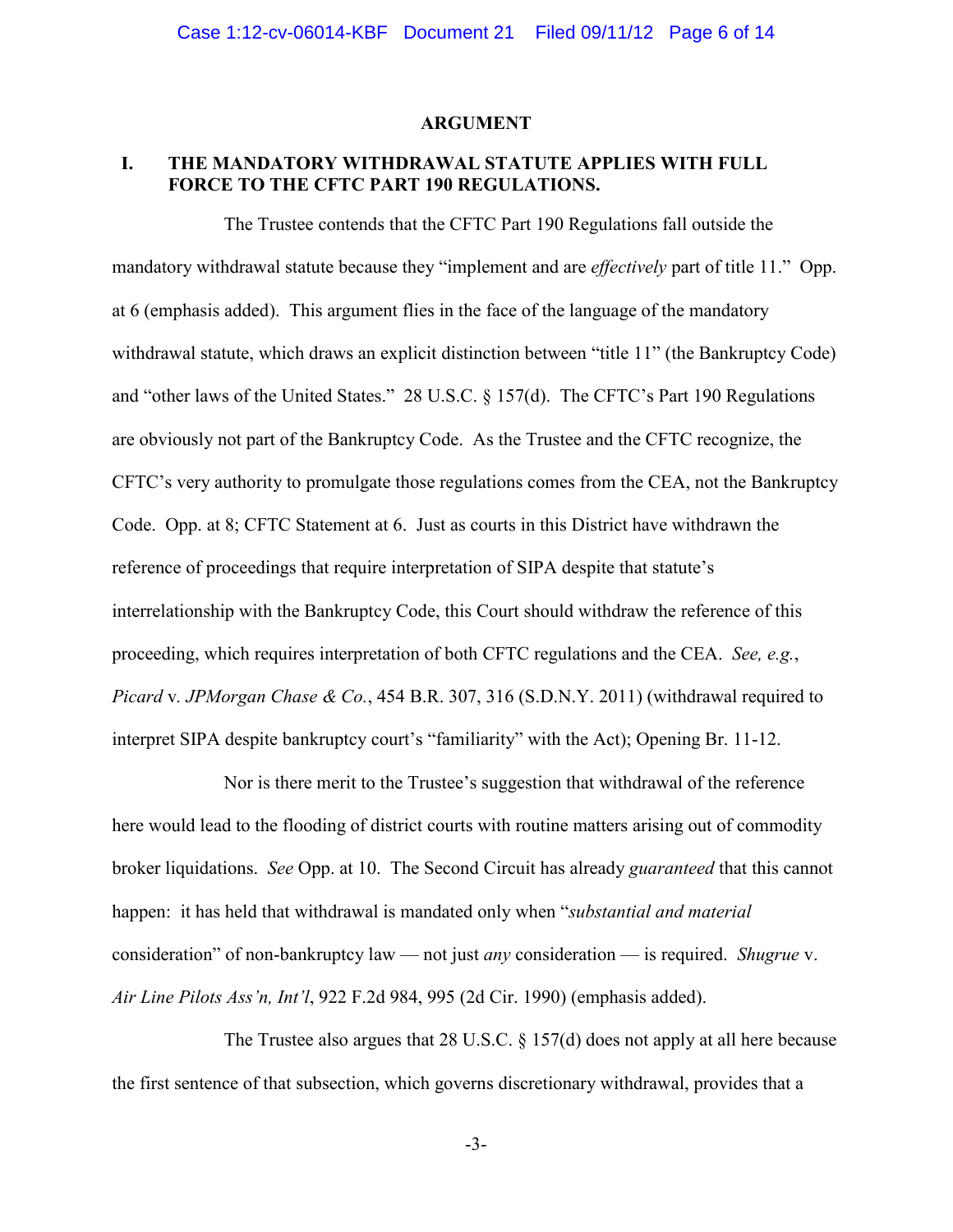## Case 1:12-cv-06014-KBF Document 21 Filed 09/11/12 Page 7 of 14

district court "may withdraw . . . any case or proceeding referred *under this section* . . . for cause shown," and this case was referred to bankruptcy court under SIPA, not Section 157. Opp. at 10- 12. Putting aside that, by its terms, the second sentence of Section 157(d), which is at issue here, neither repeats the "this section" requirement of that first sentence nor incorporates that proviso by reference — rather, notably, it refers to "*a* proceeding" (emphasis added) and not to "*such* proceeding"[\\*](#page-6-2) — the courts have rejected the Trustee's position on a separate ground: SIPA itself requires that a SIPA proceeding "be conducted in accordance with, and as though it were being conducted under . . . Title 11." 15 U.S.C. § 78fff(b). *See Barton* v. *SIPC*, 185 B.R. 701, 703 (D.N.J. 1994) ("Since SIPA proceedings are treated like bankruptcy proceedings, in an appropriate case they c[an] be withdrawn to the district court."); *accord Keller* v. *Blinder*, 162 B.R. 555, 559 (D. Colo. 1994). As the Trustee acknowledges, courts in this Circuit have thus uniformly held that the withdrawal statute *does* apply in SIPA cases.[\\*\\*](#page-6-3) We are aware of no case to the contrary.

## <span id="page-6-0"></span>**II. WITHDRAWAL OF THE REFERENCE IS REQUIRED HERE TO ADDRESS NUMEROUS NOVEL ISSUES OF FEDERAL NON-BANKRUPTCY LAW.**

## <span id="page-6-1"></span>**A. Withdrawal of the reference is required in light of the Trustee's unprecedented reliance on CFTC Rule 190.08(a) and related commentary.**

There can be no serious question that the Trustee's reliance on CFTC Rule

190.08(a) requires withdrawal of the reference. As shown in the opening brief, the text of Rule

<span id="page-6-2"></span> <sup>\*</sup> *See Milner* v. *Department of the Navy*, 131 S. Ct. 1259, 1273 (2011) (applying "the 'usual rule' that when the legislature uses certain language in one part of the statute and different language in another, the court assumes different meanings were intended" (citation omitted)).

<span id="page-6-3"></span><sup>\*\*</sup> *See* Opp. at 11-12; *SIPC* v. *Bernard L. Madoff Inv. Sec. LLC*, 2012 WL 2524513 (S.D.N.Y. June 26, 2012); *SIPC* v. *Bernard L. Madoff Inv. Sec. LLC*, 2012 WL 2524367 (S.D.N.Y. June 26, 2012); *Picard* v. *Avellino*, 469 B.R. 408 (S.D.N.Y. 2012); *Picard* v. *Flinn Invs., LLC*, 463 B.R. 280 (S.D.N.Y. 2011); *Picard* v. *JPMorgan Chase & Co.*, 454 B.R. 307 (S.D.N.Y. 2011); *Picard* v. *HSBC Bank PLC*, 450 B.R. 406 (S.D.N.Y. 2011); *SEC* v. *Goren*, 2002 WL 32963582 (E.D.N.Y. Mar. 6, 2002); *Mishkin* v. *Ageloff*, 220 B.R. 784 (S.D.N.Y. 1998).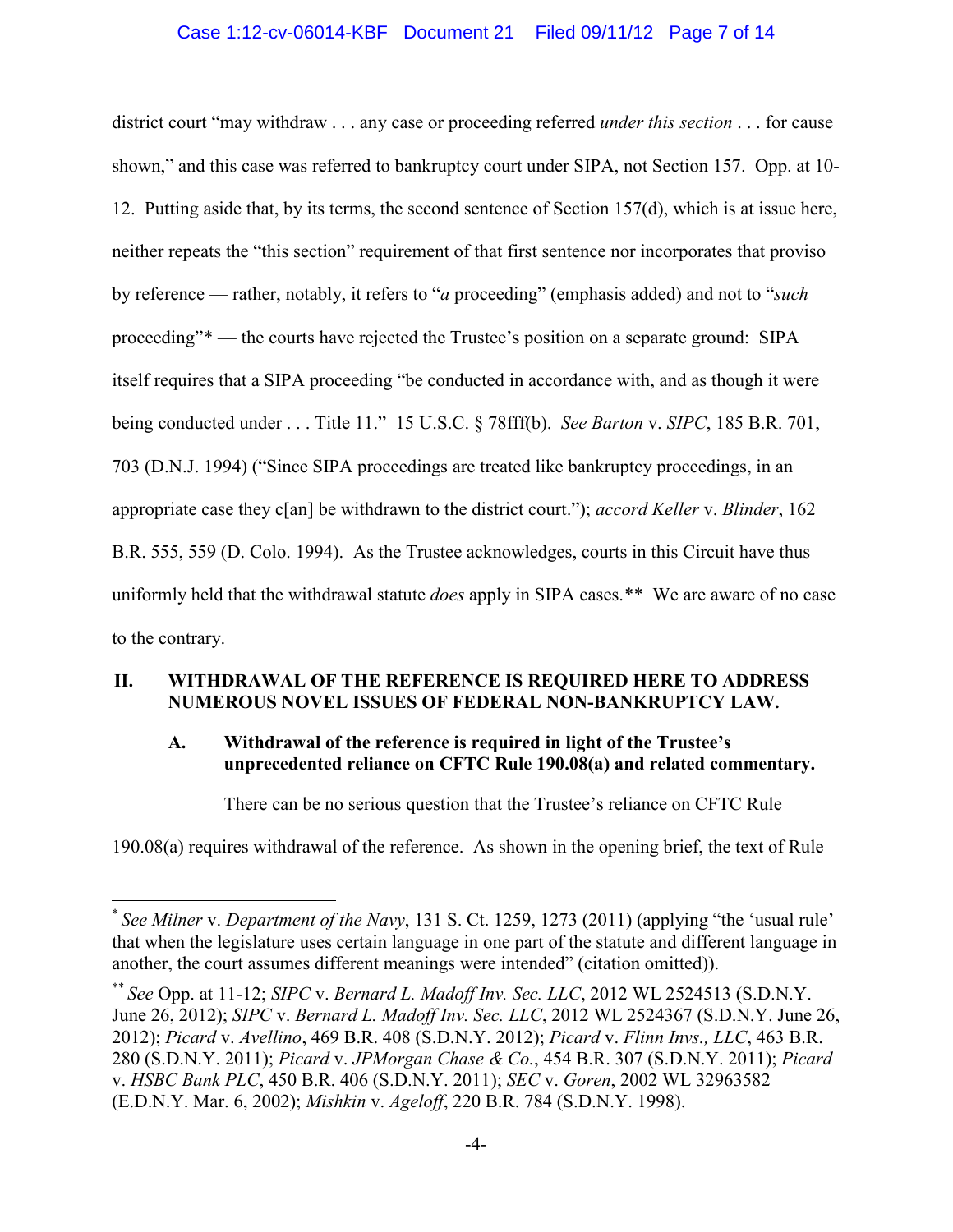#### Case 1:12-cv-06014-KBF Document 21 Filed 09/11/12 Page 8 of 14

190.08(a) merely states that the "proceeds" of a letter of credit are to be treated as customer property. The Rule does not purport to authorize a trustee to unlawfully *create* such proceeds, nor does it authorize a trustee to deprive a customer of the value of a letter of credit that has not been presented, could not have been honored, and was permitted to expire.

The Trustee does not even try to argue that the *text* of the Rule authorizes him to violate contracts and state law. Instead, he argues first that "common sense" dictates that letters of credit held as margin should be treated no differently from cash, Opp. at 14 — a highly debatable proposition given that letters of credit consist of contract rights that can be transformed into cash only within a fixed period and under certain conditions.[\\*](#page-7-1) The Trustee then argues that the Supplementary Information — *i.e.*, agency commentary that lacks the force of law, *see Wyeth*  v. *Levine*, 555 U.S. 555, 576-80 (2009) — permits a trustee to seize the face value of letters of credit "irrespective of their terms," even though the language of the regulation offers zero support for this conclusion. Opp. at 14-15 (quoting 48 Fed. Reg. 8716, 8718 (Mar. 1, 1983)).

The Trustee's *ipse dixit* that letters of credit equate with cash and his reliance on the non-binding Supplementary Information as authority to disregard contract terms and state law present questions of first impression requiring withdrawal of the reference.

### <span id="page-7-0"></span>**B. Withdrawal is further required to resolve a direct conflict between the Trustee's interpretation of CFTC Rule 190.08(a) and the Commodity Exchange Act, which prohibits the CFTC from regulating letters of credit.**

Section 27a of the CEA — another law undisputedly outside of title 11 categorically *prohibits* the CFTC from "exercis[ing] regulatory authority . . . with respect to, an identified banking product," a term defined to include "letters of credit." 7 U.S.C. § 27a(a)(1);

<span id="page-7-1"></span> <sup>\*</sup> In its merits brief, ConocoPhillips will explain further why the Trustee and the CFTC are wrong to conflate letters of credit with cash. As reflected by the CFTC's response, even the CFTC recognizes that letters of credit have characteristics that distinguish them from cash, and has calibrated its margin regulations accordingly. CFTC Response at 3.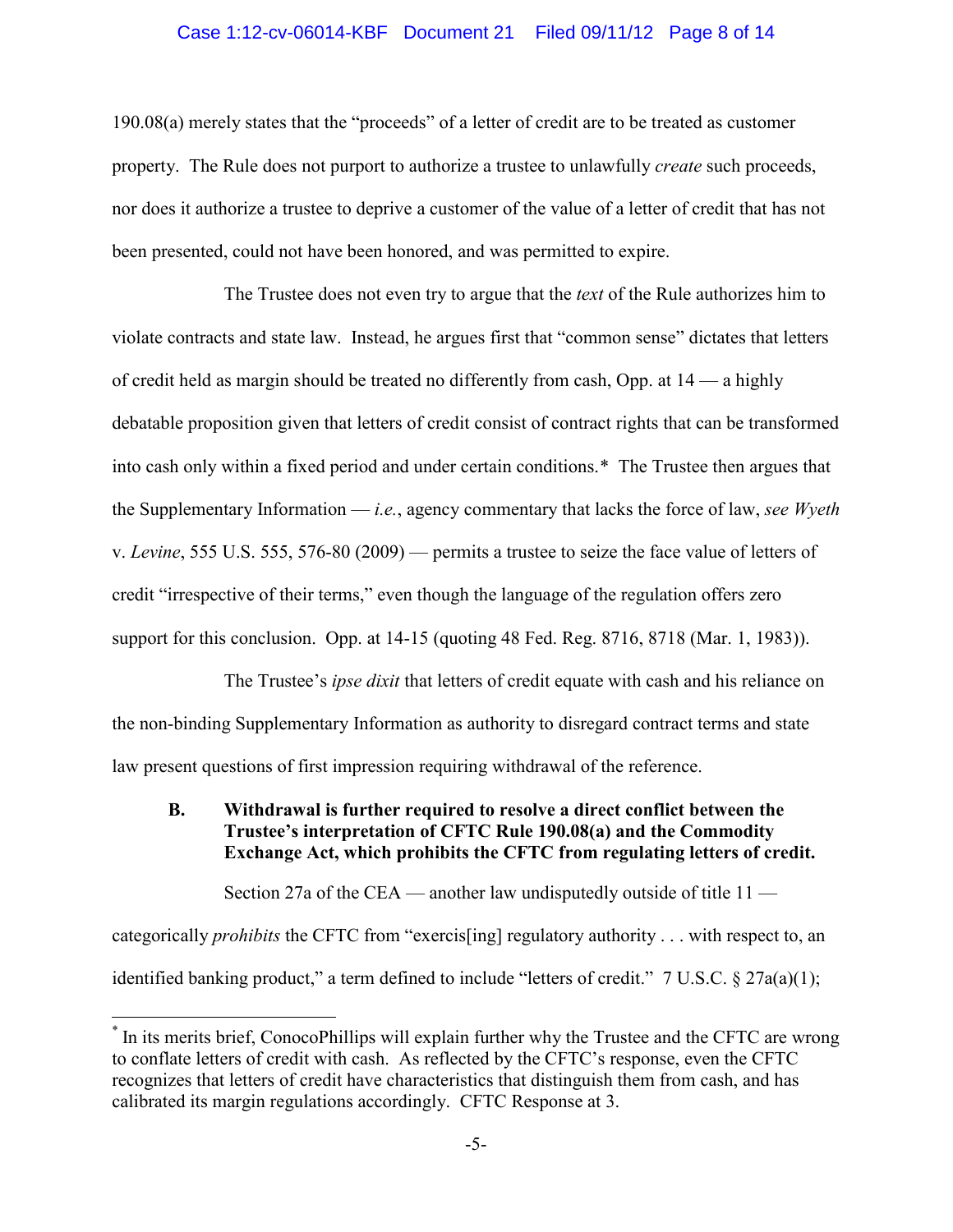#### Case 1:12-cv-06014-KBF Document 21 Filed 09/11/12 Page 9 of 14

*see also* 7 U.S.C. § 27(b) (cross-referencing definition of the term "identified banking product" to § 206(a) of the Gramm-Leach-Bliley Act, codified at 15 U.S.C. § 78c note). By its plain terms, therefore, the CEA prohibits the CFTC from exercising the regulatory authority that the Trustee claims it has with respect to the letters of credit provided by ConocoPhillips.

In the face of Section 27a, the Trustee and the CFTC resort to legislative history to try to show that the statute is actually much narrower than its unambiguous language dictates. Opp. at 18-19; CFTC Statement at 10-12. As ConocoPhillips will demonstrate in its merits brief, there is no basis to disregard the plain language of the CEA. *See, e.g.*, *WPIX, Inc.* v. *ivi, Inc.*, -- F.3d --, 2012 WL 3645304, at \*3 (2d Cir. Aug. 27, 2012) (no resort to legislative history if "the statutory text . . . is unambiguous"). Moreover, the Trustee's attempt to conflate letters of credit with cash, which is *not* a "banking product," does not hold up. At this stage, however, it suffices to say that the Trustee's insistence on elevating the statute's supposed legislative history over its unambiguous language mandates withdrawal of the reference.

#### <span id="page-8-0"></span>**C. Withdrawal is further required to address substantial preemption issues raised by the Trustee's motion.**

The Trustee and the CFTC erect a straw man in their discussion of preemption. No one disputes that Congress may preempt state law if *Congress* chooses to do so. The questions here are: (1) whether Congress ever manifested any intent that CFTC regulations could abrogate uniform state law as to letters of credit; and (2) if so, whether the CFTC validly exercised preemptive authority by way of this particular Supplementary Information. Although the Trustee asserts that the only preemption effected here "is the typical overriding of nonliquidation state law contract rights that occurs in any bankruptcy," Opp. at 18, the *opposite* is true: for one thing, in a "typical" bankruptcy, state-law restrictions on a debtor-beneficiary's ability to draw on letters of credit are *respected*, not supplanted. *See, e.g.*, *Farmer* v. *Crocker* 

-6-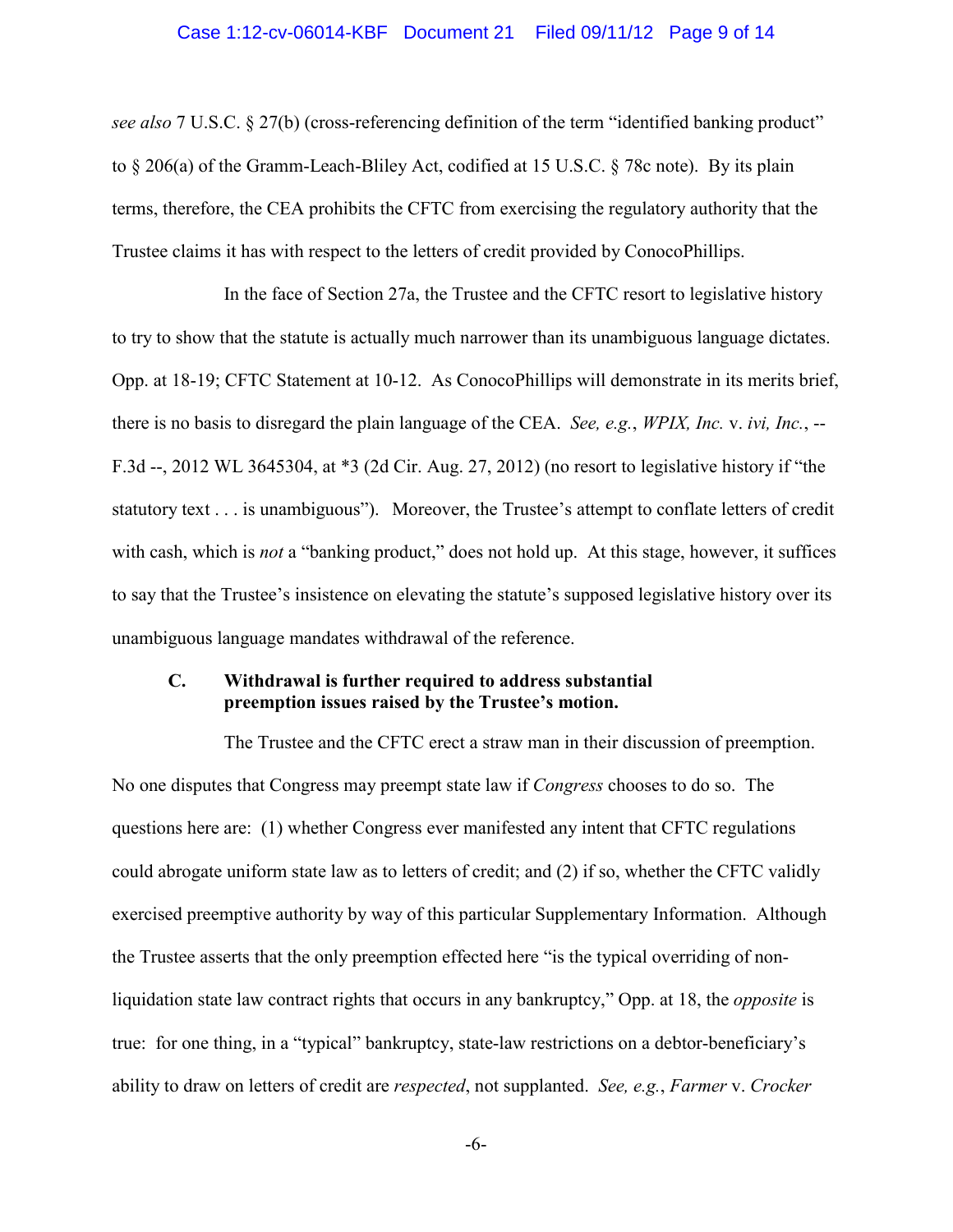*Nat'l Bank*, 30 B.R. 490, 496 (B.A.P. 9th Cir. 1983). Accordingly, as set forth in the opening brief, there are substantial questions regarding whether CFTC Rule 190.08(a) — or, rather, commentary purporting to interpret that regulation but in fact rewriting it — can be deemed to preempt state letter-of-credit law. *See Wyeth*, 555 U.S. at 576-80.

#### <span id="page-9-0"></span>**D. Withdrawal is yet further required to resolve conflicts between the Trustee's interpretation of CFTC Rule 190.08(a) and the Bankruptcy Code.**

The Trustee nowhere disputes that, if there is a conflict between non-bankruptcy federal law and the Bankruptcy Code, withdrawal of the reference is required. *See* Opening Br. at 21. Yet the Trustee has not shown how his treatment of the letters of credit, which is predicated on a CFTC rule, can be reconciled with the Bankruptcy Code. Section 541(a) of the Bankruptcy Code "creates an estate" consisting of "all legal or equitable interests of the debtor in property as of the commencement of the case." 11 U.S.C.  $\S$  541(a)(1). Under that provision, a "bankruptcy estate can have no greater interest in property included in it than the debtor had when the petition was filed," *Brown* v. *Dellinger*, 734 F.2d 119, 124 (2d Cir. 1984) — a principle that applies fully to a debtor's interest in a letter of credit, *see Farmer*, 30 B.R. at 495.

Nevertheless, it is the Trustee's position that the CFTC Part 190 Regulations give rise to an "estate" of "customer property" that is *broader* than a debtor's estate under Section 541(a). Opp. at 20. That creates a plain conflict with the Bankruptcy Code. The definition of estate property in Section 541(a) has been held to be "all-encompassing." *SIPC* v. *Bernard L. Madoff Inv. Sec., LLC*, 460 B.R. 106, 114 (Bankr. S.D.N.Y. 2011). Moreover, CFTC Rule 190.08 on its face is intended to "allocate . . . [t]he property of *the debtor's estate*"; it says nothing about *expanding* that estate. 17 C.F.R. § 190.08 (emphasis added). The Bankruptcy Code itself further confirms that "customer property" is merely a subset of estate property: Section 766 provides that after customer claims are satisfied, "customer property" is distributed

-7-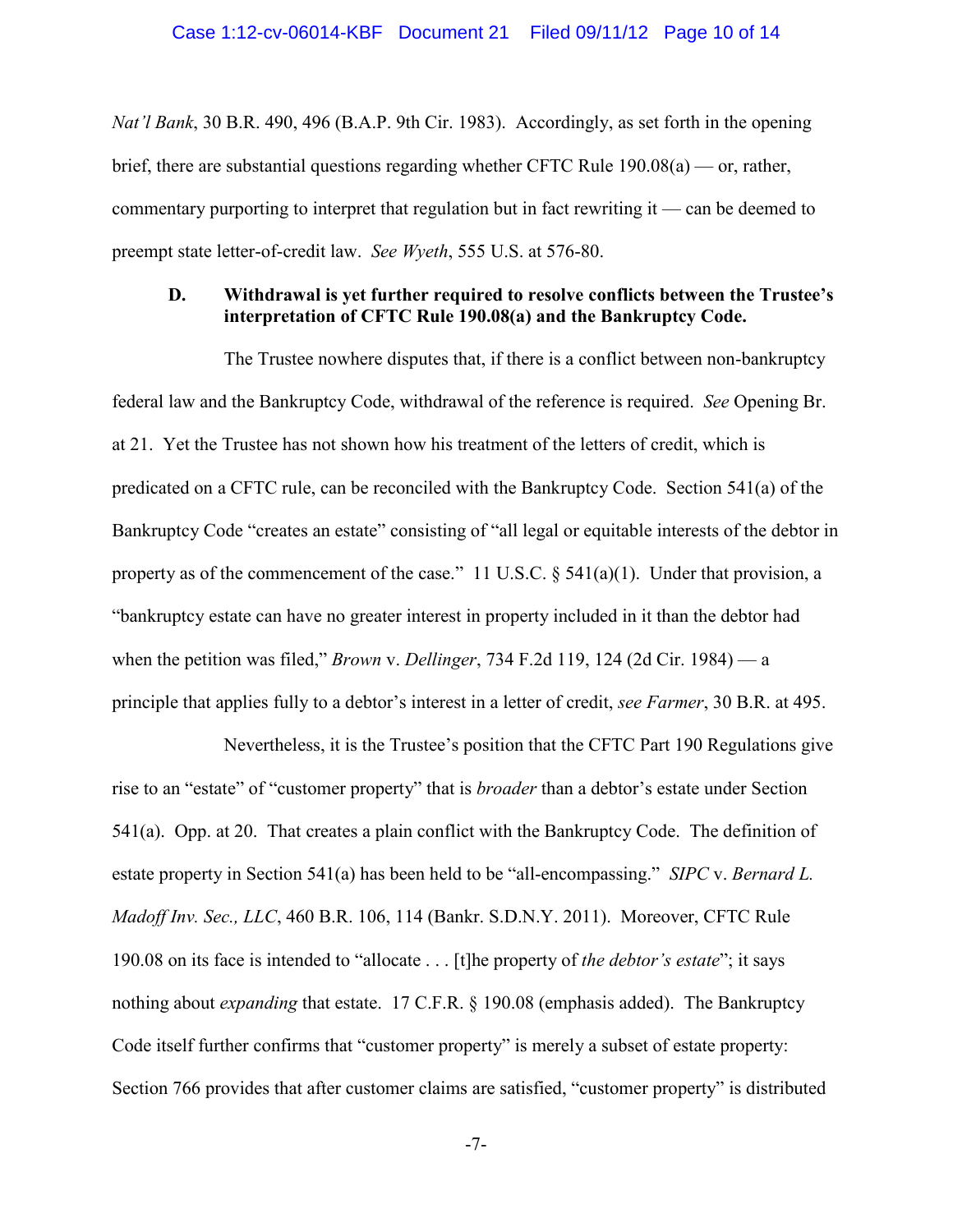## Case 1:12-cv-06014-KBF Document 21 Filed 09/11/12 Page 11 of 14

to *creditors* in accordance with Section 726, which governs "Distribution of property of the estate." 11 U.S.C.  $\frac{8}{766(i)}$ (1). Thus, the Trustee's claim that "customer property" under CFTC rules is *broader* than "property of the estate" — such that a trustee can violate a debtor's contracts even though an ordinary trustee could not — raises a conflict between bankruptcy and "other" law, mandating withdrawal.

As explained in the opening brief, there is also a conflict between the Trustee's interpretation of CFTC Rule 190.08(a) and Section 766(f) of the Bankruptcy Code, which directs a trustee to reduce property to cash "consistent with good market practice." 11 U.S.C. § 766(f); *see* CFTC Rule 190.02(f) (directing a trustee to liquidate property subject to "applicable procedures under the Bankruptcy Code"). Conduct that constitutes material fraud and breach of warranty under uniform state law, as codified in the U.C.C., is in no sense "good market practice," yet neither the Trustee nor the CFTC addresses Section 766(f) or Rule 190.02(f).

## <span id="page-10-0"></span>**E. Withdrawal of the reference is required to address the Trustee's novel theory that he is entitled to the value of conditional letters of credit that he permitted to expire.**

Two letters of credit obtained by ConocoPhillips expired by their own terms on November 23, 2011, long before the parties entered into their interim agreement on March 26, 2012. Under the parties' contracts and state law, the expiration of those letters of credit necessarily means that their beneficiary, namely MF Global or its successor, can no longer access their value.[\\*](#page-10-1) Moreover, these expired letters of credit expressly require their beneficiary to *certify* that a default has taken place prior to presentation. Kleinhaus Decl. Exs. D-E, I. As there was concededly no default here, that requirement poses another insuperable obstacle to any

<span id="page-10-1"></span> <sup>\*</sup> Under Section 108(b) of the Bankruptcy Code, the expiration of the letters of credit was potentially tolled by 60 days following the October 31, 2011, petition date, but no longer. *See* Opening Br. at 23.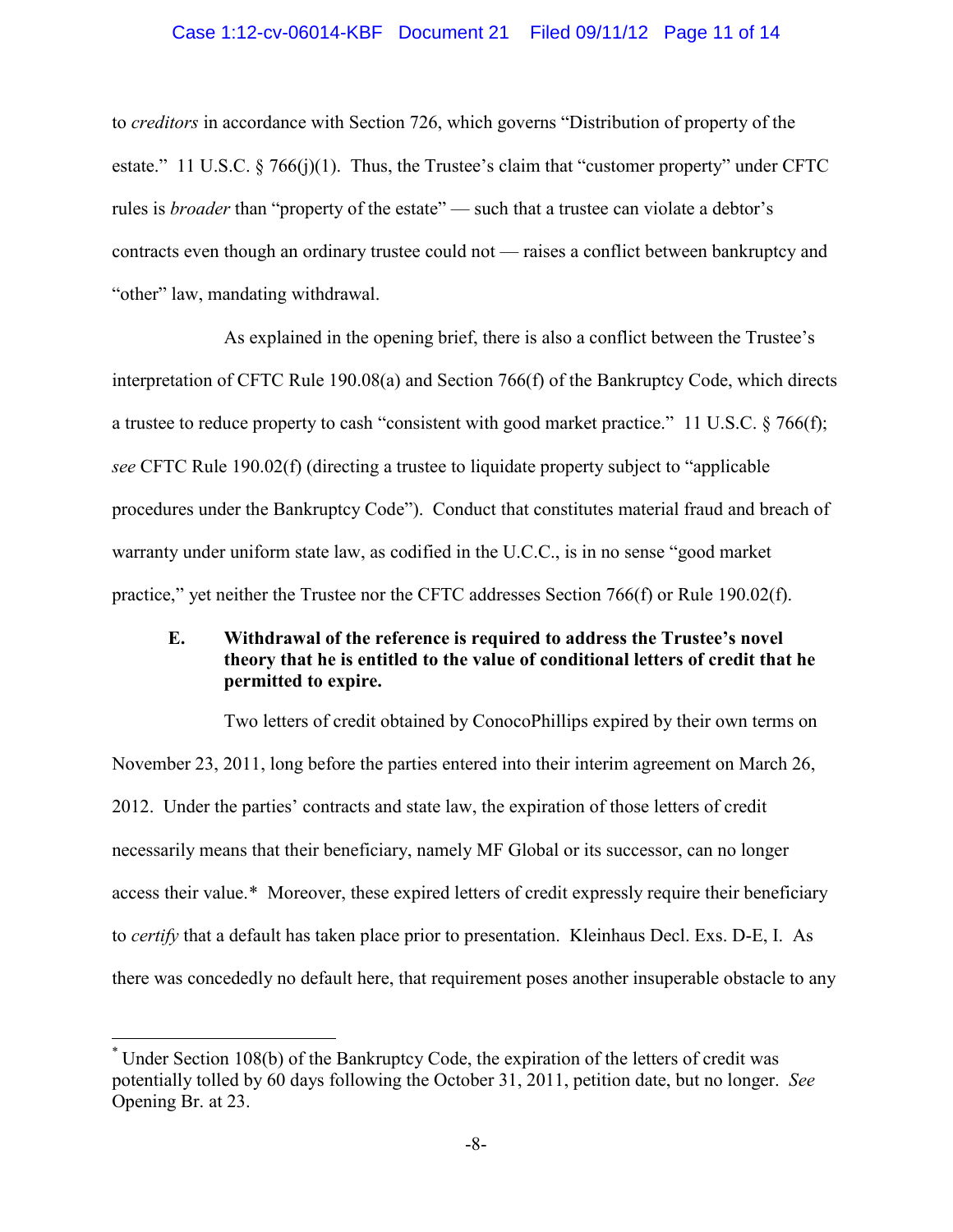#### Case 1:12-cv-06014-KBF Document 21 Filed 09/11/12 Page 12 of 14

generation of "proceeds": absent a criminally fraudulent certification, the issuing bank under no circumstances could have honored such presentment.

Accordingly, the Trustee's entire reliance upon Rule 190.08(a) in his treatment of these expired letters is baseless. That provision explicitly speaks in terms of the "proceeds" of letters of credit, making clear that: (a) the letters at issue must still be capable of being drawn, which manifestly is not the case following their expiration; and (b) the bank must honor any attempted draw, which a bank could not do here absent a fraudulent certification. Moreover, the Supplementary Information, which the Trustee otherwise embraces, states plainly that a trustee is "*required to draw* the full value of a letter of credit posted as margin and treat *the funds received* as customer property." 48 Fed. Reg. at 8718 (emphasis added). Assuming the Supplementary Information has any force, the Trustee has failed to meet its express requirements.

The Trustee's opposition provides no meaningful response to these points. It argues that ConocoPhillips' position "is not supported anywhere in the Part 190 Regulations or elsewhere in the Bankruptcy Code," Opp. at 16, but that is nonsense. As explained above, CFTC Rule 190.08(a) plainly supports ConocoPhillips' position: it refers to the "proceeds" of a letter of credit, not its "face amount." Likewise, Bankruptcy Code Section 541(a) grants a trustee only those rights belonging to the debtor, meaning that a trustee's "[p]ossession of *expired* rights is the equivalent of the possession of no rights." *Sullivan* v. *Willock*, 854 F.2d 196, 199 (7th Cir. 1988) (emphasis added).

In the absence of even a colorable argument to support his claim to the nonexistent "proceeds" of the expired letters of credit, the Trustee should withdraw that claim. But since the Trustee persists in arguing that CFTC Rule 190.08(a) entitles him to the value of these expired letters, this Court should determine that issue.

-9-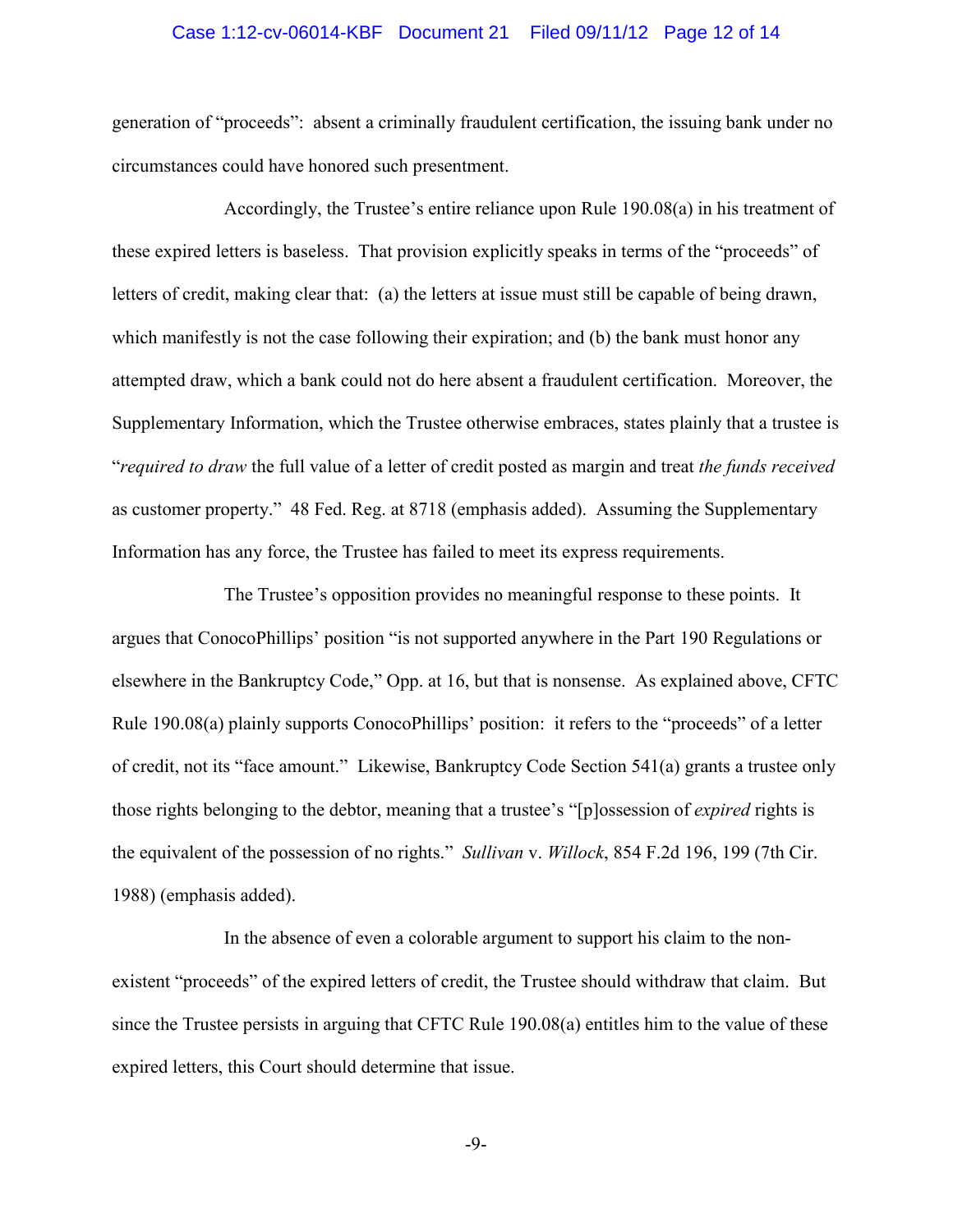#### <span id="page-12-0"></span>**III. THIS MATTER SHOULD NOT BE REMANDED TO THE BANKRUPTCY COURT FOR PROPOSED FINDINGS OF FACT AND CONCLUSIONS OF LAW.**

As a fallback, the Trustee urges the Court to remand this matter to the bankruptcy court for proposed findings and conclusions, even if it determines that withdrawal of the reference is mandatory. That invitation should be rejected for multiple reasons.

First, the procedure proposed by the Trustee lacks any statutory basis. The authority of bankruptcy courts to submit proposed findings of fact and conclusions of law is set forth in 28 U.S.C. § 157(c), which addresses the ability of bankruptcy judges to hear certain "non-core" proceedings. In contrast, the statutory provision mandating withdrawal of the reference — Section 157(d) — contains no suggestion that, when its requirements are met, the district court may withdraw the reference only to remand the case back to the bankruptcy court.

Second, the Trustee's proposed mode of proceeding would defeat the purpose of Section 157(d). The mandatory withdrawal statute ensures that substantial issues of federal nonbankruptcy law are "decided by a district judge rather than a bankruptcy judge." Opp. at 7. Congress's insistence that district courts decide such issues of federal non-bankruptcy law would hardly be served by withdrawing a case only to remand it back to the bankruptcy court.

Third, returning this case to the bankruptcy court following withdrawal would be wasteful: it would simply "generate another level of briefing and expense." *Mishkin*, 220 B.R. at 801 n.13. Since this proceeding presents no factual disputes, no efficiencies would result from the bankruptcy court's considering the purely legal issues in the first instance.

#### **CONCLUSION**

<span id="page-12-1"></span>The reference of this proceeding should be withdrawn.